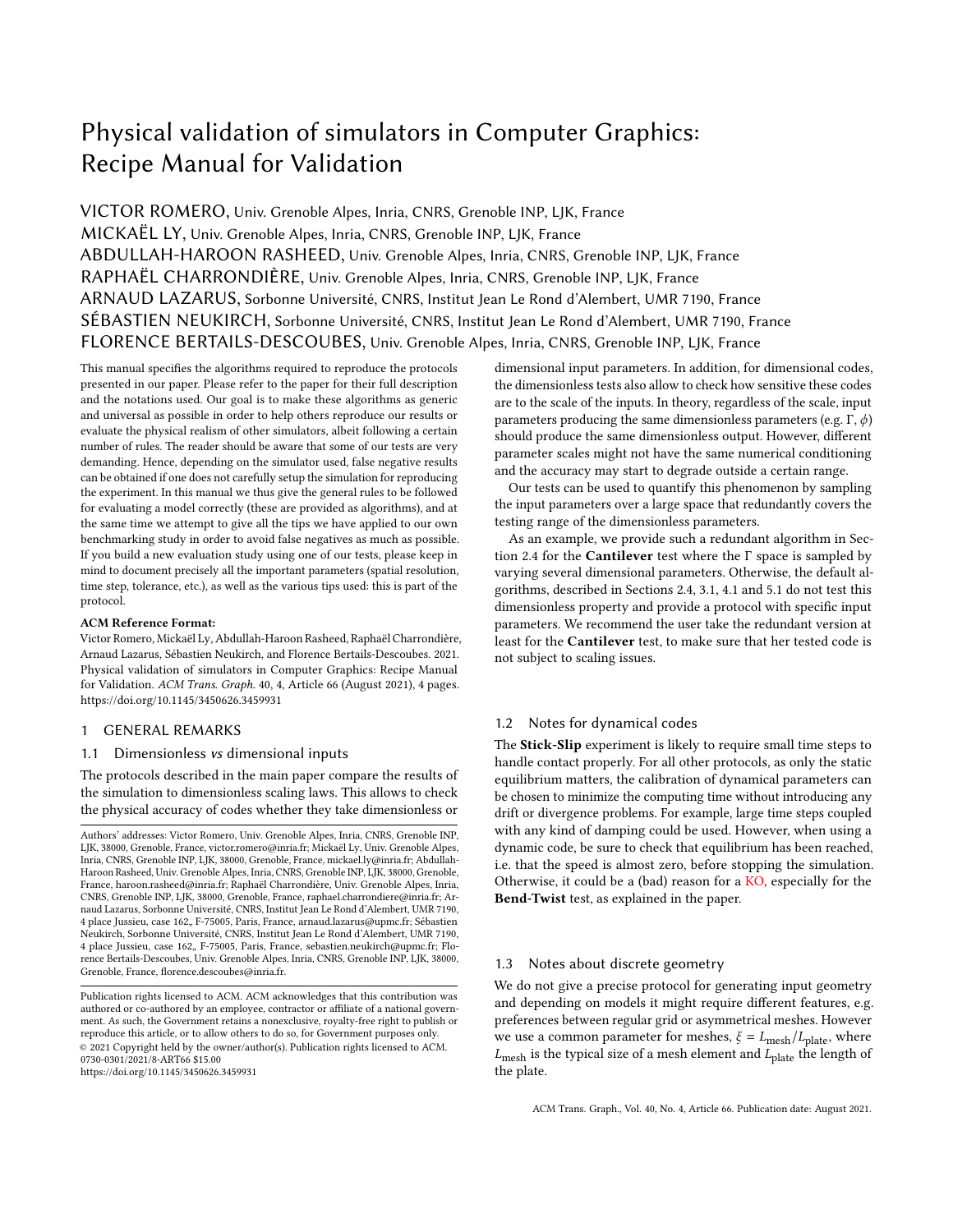## 2 THE CANTILEVER TEST

As described in the main paper, the configuration of this test is quite simple as it requires to compute/wait for the equilibrium with an horizontal clamp.

#### 2.1 Algorithm for reproducibility

 $r \leftarrow 5.10^{-4};$ InitializeRodGeometry( $L = 1$ , CrossSectionRadius= r); 3 InitializePhysicalParameters( $E = \frac{4}{\pi r^4}$ , density  $\rho = \frac{1}{\pi r^2}$ ); for  $i$  ← −3 to 4 by 0.025 do  $\overline{\phantom{0}}$   $\overline{\phantom{0}}$   $\overline{\phantom{0}}$   $\overline{\phantom{0}}$   $\overline{\phantom{0}}$   $\overline{\phantom{0}}$   $\overline{\phantom{0}}$   $\overline{\phantom{0}}$   $\overline{\phantom{0}}$   $\overline{\phantom{0}}$   $\overline{\phantom{0}}$   $\overline{\phantom{0}}$   $\overline{\phantom{0}}$   $\overline{\phantom{0}}$   $\overline{\phantom{0}}$   $\overline{\phantom{0}}$   $\overline{\phantom{0}}$   $\overline{\phantom{0}}$   $\overline{\$ SetGravity(0, Γ); ComputeEquilibrium();  $x, y \leftarrow$ coordinatesOfEndPoint(); 9 Record(Γ,  $\frac{y}{x}$ ); end

Algorithm 1: Cantilever

This algorithm can be adapted to ribbons by setting the width to  $w = 0.1$ , the thickness to  $h = 10^{-3}$ , the plate bending coefficient to  $D = 1$ , and the density to  $\rho = 1/h$ . Note that this test is insensitive to the Poisson ratio  $\nu$ .

#### 2.2 Remarks about the algorithm

- L.1-3 If the rod has a non-circular cross section, just set  $E = \frac{1}{I}$  and  $\rho = 1/A.$
- L.6,8 Although models are 3D, the Cantilever protocol is purely 2D (see Figure 2 of the paper).
- L.7 Previous solution can be used as a warm-start for the computation of the next equilibrium.

#### 2.3 Discrete geometry characteristics

We used two variants for meshes:  $\xi = \frac{1}{120}$  in Res 0 or  $\xi = \frac{1}{240}$  in Res +. For our evaluated rod models, the number of elements was less than 50 for curvature-based models, and less than 300 for position-based ones. These number can serve as reference for further studies.

## 2.4 Redundant test

As mentioned before, the general idea is to check that the dimensionless law is recovered, regardless of the scale of the inputs (in a reasonable range).

As an example, we describe below the protocol used to test Lib-SHELL, ARCSIM and DISCRETE SHELL.

A similar warm-start strategy as described above was used, we proceeded by continuation by descending values of  $E$  for given values of  $L$  and  $h$ .

Note that this way of sampling does not guarantee that each Γ value will be tested twice or more times with different entries, but it provides a dense sampling and assumes a "continuous" behaviour of the simulator.

```
ACM Trans. Graph., Vol. 40, No. 4, Article 66. Publication date: August 2021.
```
1 lengths  $\leftarrow \{0.5m, 0.8m\};$ 2 thicknesses  $\leftarrow$  {1mm, 2.5mm}; 3 young\_moduli ← 25 log-samples in  $[10kPa, 10GPa]$ ;  $4 \nu \leftarrow 0.3$  $5 \rho \leftarrow 1287 \frac{kg}{m^3};$  $6 \, g \leftarrow 9.81 \, m/s^2;$  $SetGravity(0, -q);$ **8 for**  $(L, h, E)$  in (lengths, thickness, young moduli) do  $\Gamma \leftarrow \text{ComputeGamma}(L, h, E, v, \rho, g);$ ComputeEquilibrium();  $x, y \leftarrow$ coordinatesOfEndPoint(); 12 Record(Γ,  $\frac{y}{x}$ ); end Algorithm 2: Redundant Cantilever, relying on the sam-

pling of dimensional parameters, combining differently to generate a dense sampling of the Γ range: all data should collapse on the same curve.

To test the exact same values, one could put  $\Gamma$  in the entries along other parameters but one (e.g.  $L$ ), and compute this parameter so as to recover the wanted  $\Gamma$  value  $\left($ e.g. for a rod  $L = \sqrt[3]{\frac{\Gamma EI}{\rho A a}} \right)$ .

# 3 THE BEND-TWIST TEST

#### 3.1 Algorithm for reproducibility

As for the previous test, configuring this test is relatively easy as it evaluates equilibriums under a simple boundary condition. However, as mentioned below in the remarks, because we are interested here in an instability, a perturbation might be required to reveal it.

```
r \leftarrow 5.10^{-4};2 InitializeRodGeometry(L = 1, CrossSectionRadius= r);
3 InitializePhysicalParameters(v = 0.5, E = \frac{4}{\pi r^4}, density
    \rho = \frac{1}{\pi r^2});4 X ← logspace(0.105, 0.95, 30);
\mathcal{Y} \leftarrow \text{logspace}(0.3, 10, 23);6 foreach y \in \mathcal{Y} do
\tau \phi = 2\pi y;ResetRodShape();
9 Rod.SetNaturalCurvatures(\tau = 0, \kappa_1 = \phi, \kappa_2 = 0);
10 foreach x \in \mathcal{X} do
11 RodShapeEpsilonPerturbation();
\Gamma + (x\phi)^3;
           ComputeEquilibrium();
           d \leftarrow \text{Rod.3}DMeasure();
\mathbf{R} Record(x, y, d);
16 end
  end
```
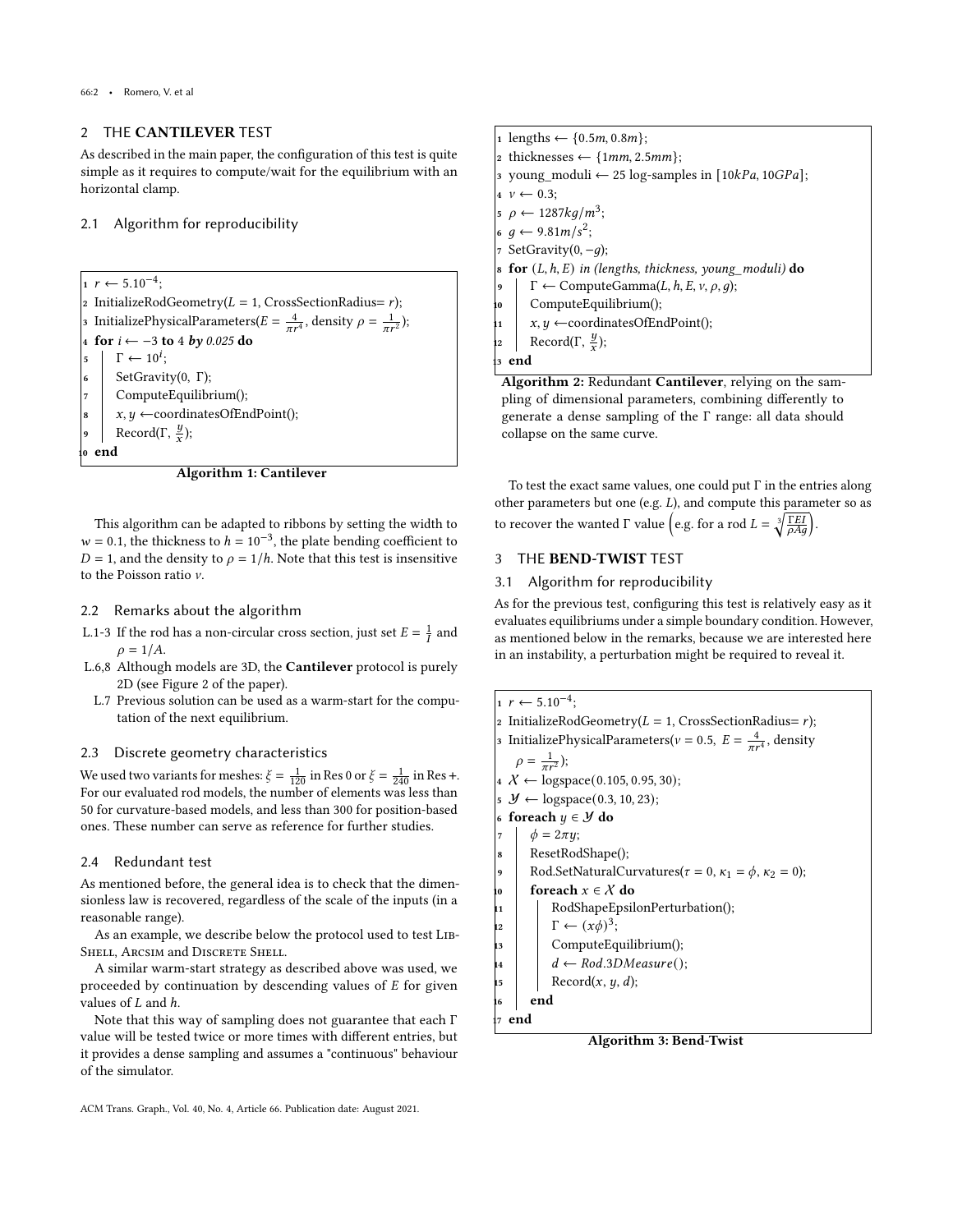## 3.2 Remarks about the algorithm

- L.9 Only one bending curvature of the natural shape is nonzero.
- L.11 Using the previous solution as a warm-start of the algorithm is a good way to shorten the convergence time to the next equilibrium. However, when starting from a 2D configuration, algorithms have sometimes difficulties to reach 3D configurations. To resolve such a situation one could introduce some perturbation, e.g. add 0.001 to the curvatures. If the different equilibria however always remain 2D, one can try to increase this perturbation.
- L.14 For the 3D measure, we suggest the use the norm of the twist of the rod  $\int_{s=0}^{L} |\tau(s)| ds$ . Note the second curvature is also a measure of the 3D configuration. However if a model does not handle the curvatures as a degree of freedom, an alternative measure is the lateral deviation of the center-line  $\int_{s=0}^{L} |y(s)| ds.$

To transform any of these measures to a Boolean, a tolerance of  $\epsilon = 10^{-3}$  can be used.

## 3.3 Discrete geometry characteristics

In our tests, 30 elements proved sufficient for curvature-based models. Position-based models however require a much larger number of elements, we found that at least 700 elements were needed for DISCRETE ELASTIC ROD to properly account for strongly curled configurations.

## 4 THE LATERAL BUCKLING TEST

## 4.1 Algorithm for reproducibility

Whether it be stable or unstable, the 2D configuration is always an equilibrium in this test. In order to avoid some of the codes to be artificially stuck in a 2D configuration, we introduce an initial rotation to prepare the system. The rotation consists in introducing an angle  $\theta$  between the gravity direction,  $e_z$ , and the clamping direction. Once gravity has been fully turned on, the initial rotation is discarded. The lateral displacement is the distance  $d<sub>y</sub>$  as shown in Figure 4 of the paper.

## 4.2 Remarks about the algorithm

- L.4-11 The beginning of the algorithm searches a good warm start for the procedure. Depending on the solver, the loop lines 7-10 can be adapted, e.g. for FENICSSHELL there are 30 steps, for Super-Ribbon only 1.
- L.11 Changing the  $\theta$  angle implies rotating the plate adequately. If needed, it can be done in several steps, similarly to 7–10.
- L.16 The  $\epsilon$  value should indicate whether the plate is flat or not, we suggest  $\epsilon = 10^{-4}$ . To be sure which value to choose, plotting the curve  $d_u(\Gamma)$  will help. Please note that the critical  $\Gamma_c$  value is the locus of a pitchfork bifurcation, but that the incipient post-buckled part,  $\Gamma \gtrsim \Gamma_c$ , of the curve might look somehow flat.
- L.17-19 The value of  $L$  being 1, the present width value indeed yields  $w/L$ .

# InitializePhysicalParameters( $v = 0.35$ ,  $D = 1$ ); 2 for width from 0.1 to 1 by 0.1 do 3 | InitializePlateGeometry( $L = 1$ ,  $w =$  width,  $h = 10^{-3}$ );  $\vert$ 4 | InitializeClampingTheta(0.2);  $\vert$ <sub>5</sub> SetGravity(0, 0, 0); <sup>6</sup> ComputeEquilibrium(); 7 **for**  $\Gamma$  from 0 to 40 do  $\mathbf{8}$  | SetGravity(0, 0, -Γ); <sup>9</sup> ComputeEquilibrium(); 10 **end** 11 ChangeClampingTheta(0);  $\frac{1}{12}$  for  $\Gamma$  from 40 down to 10 by 0.5 do  $\vert$  SetGravity(0, 0, -Γ); <sup>14</sup> ComputeEquilibrium();  $\begin{array}{c|c|c|c} \text{15} & & d_y \leftarrow \text{plateLateralDisplacement();} \end{array}$ if  $|d_u| < \epsilon$  then Record(width, Γ, 2D); else Record(width,Γ, 3D); 20 end end  $22$  end

Algorithm 4: Lateral Buckling

# 4.3 Discrete geometry characteristics

We set two variants for meshes:  $\xi = \frac{1}{50}$  in Res 0 or  $\xi = \frac{1}{75}$  in Res +. For curvature based models, the number of elements should be 30.

# 5 THE STICK-SLIP TEST

# 5.1 Algorithm for reproducibility

The Stick-Slip test is a 2D test which is only valid for negligible gravity, so one should take zero gravity, yielding  $\Gamma = 0$ . Remaining degrees of freedom are the friction coefficient  $\mu$  and the bending force  $EI/L^2$ . The test should be insensitive to the latter parameter, so it can be taken equal to 1.

## 5.2 Remarks about the algorithm

- L.3 With So-Bogus and Argus we needed to take  $dt = 0.5$  ms to obtain good results (see convergence plot for So-Bogus in the supplemental). Note that it is possible to perform the test for static simulators which only output equilibria, in that case there is not time step to set. Note that in our study, we have not evaluated any static simulator on Stick-Slip.
- L.8 The initial setup is the vertical (straight) rod, with  $\Delta_y = 0$
- L.9 In the simulation,  $\epsilon_y$  is increased with the speed  $\dot{\epsilon}_y = 0.01/\text{sec}$ . Consequently, there are 3333 time-steps for each iteration of the loop L.9-L.17.
- L.11 For dynamic simulators: when decreasing  $\Delta_{\boldsymbol{u}}$ , the dynamical simulation should be quasi-static to avoid any effect of the speed of the rod. Damping should be used to dissipate energy and stabilize the simulation.

ACM Trans. Graph., Vol. 40, No. 4, Article 66. Publication date: August 2021.